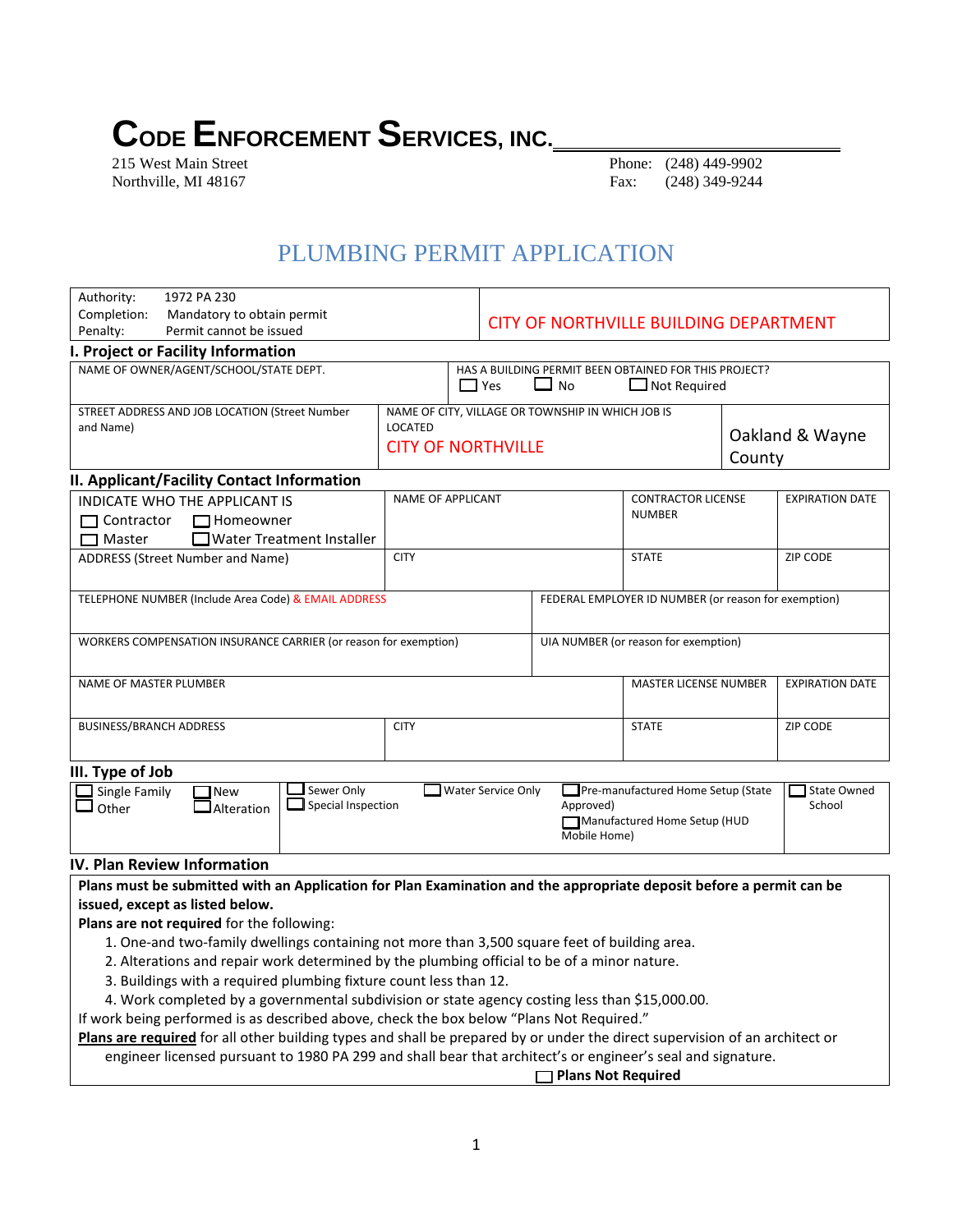## **V. Applicant Signature**

| Section 23a of the state construction code act of 1972 PA 230, MCL 125.1523A, prohibits a person from conspiring to<br>circumvent the licensing requirements of this state relating to persons who are to perform work on a residential building or |             |  |  |  |  |
|-----------------------------------------------------------------------------------------------------------------------------------------------------------------------------------------------------------------------------------------------------|-------------|--|--|--|--|
| a residential structure. Violators of Section 23a are subjected to civil fines.                                                                                                                                                                     |             |  |  |  |  |
| SIGNATURE OF PLUMBING CONTRACTOR, MASTER PLUMBER, WATER TREATMENT INSTALLER OR HOMEOWNER<br>(Homeowner's signature indicates compliance with Section VI. Homeowner Affidavit)<br>Permit fee per adopted fee schedule $=$ \$                         | <b>DATE</b> |  |  |  |  |
| PLEASE MAKE CHECK OUT TO CITY OF NORTHVILLE                                                                                                                                                                                                         |             |  |  |  |  |

#### **VI. Homeowner Affidavit**

I hereby certify the plumbing work described on this permit application shall be installed **by myself in my own home** in which I am living or about to occupy. All work shall be installed in accordance with the Michigan Plumbing Code and **shall not be enclosed, covered up, or put into operation** until it has been **inspected** and **approved** by the Township Plumbing Inspector. I will cooperate with the Township Plumbing Inspector and assume the responsibility to arrange for necessary inspections.

\_\_\_\_\_\_\_\_\_\_\_\_\_\_\_\_\_\_\_\_\_\_\_\_\_\_\_\_\_\_\_\_\_\_\_\_\_\_\_\_\_\_\_\_\_\_\_\_\_\_\_\_\_\_\_\_\_\_\_\_\_\_\_\_\_\_\_\_\_\_\_\_\_\_\_\_\_\_\_\_\_\_\_\_\_ \_\_\_\_\_\_\_\_\_\_\_\_\_\_\_\_\_\_\_\_\_\_\_\_\_\_\_\_\_\_\_\_\_\_\_\_\_\_\_\_\_\_\_\_\_\_\_\_\_\_\_\_\_\_\_\_\_\_\_\_\_\_\_\_\_\_\_\_\_\_\_\_\_\_\_\_\_\_\_\_\_\_\_\_\_

#### **Give a brief job description:**